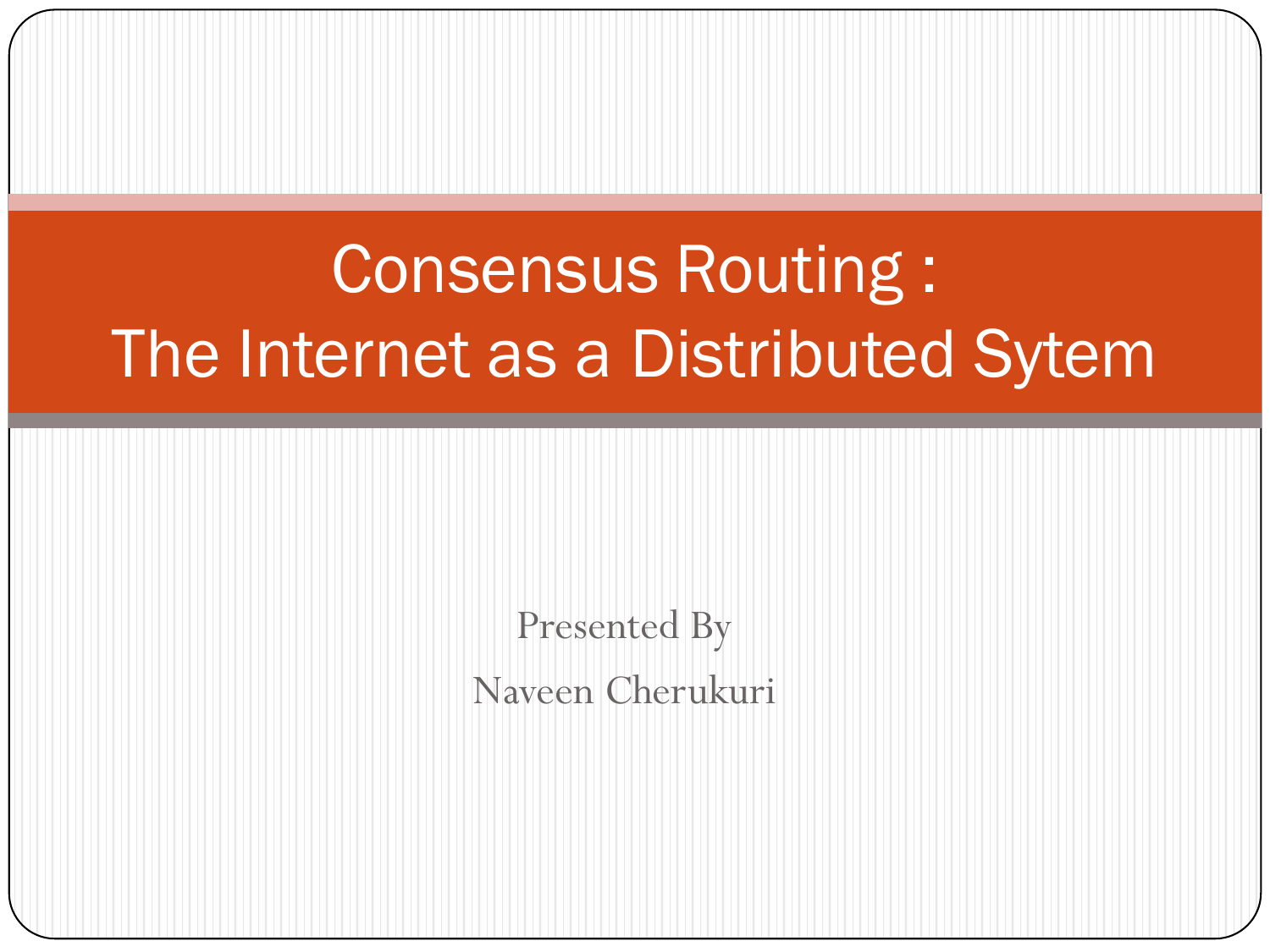### **Overview**

- Introduction
- Consistency Issues
- Consensus Routing Overview
- Stable Mode
- Transient Mode
- **•** Evaluation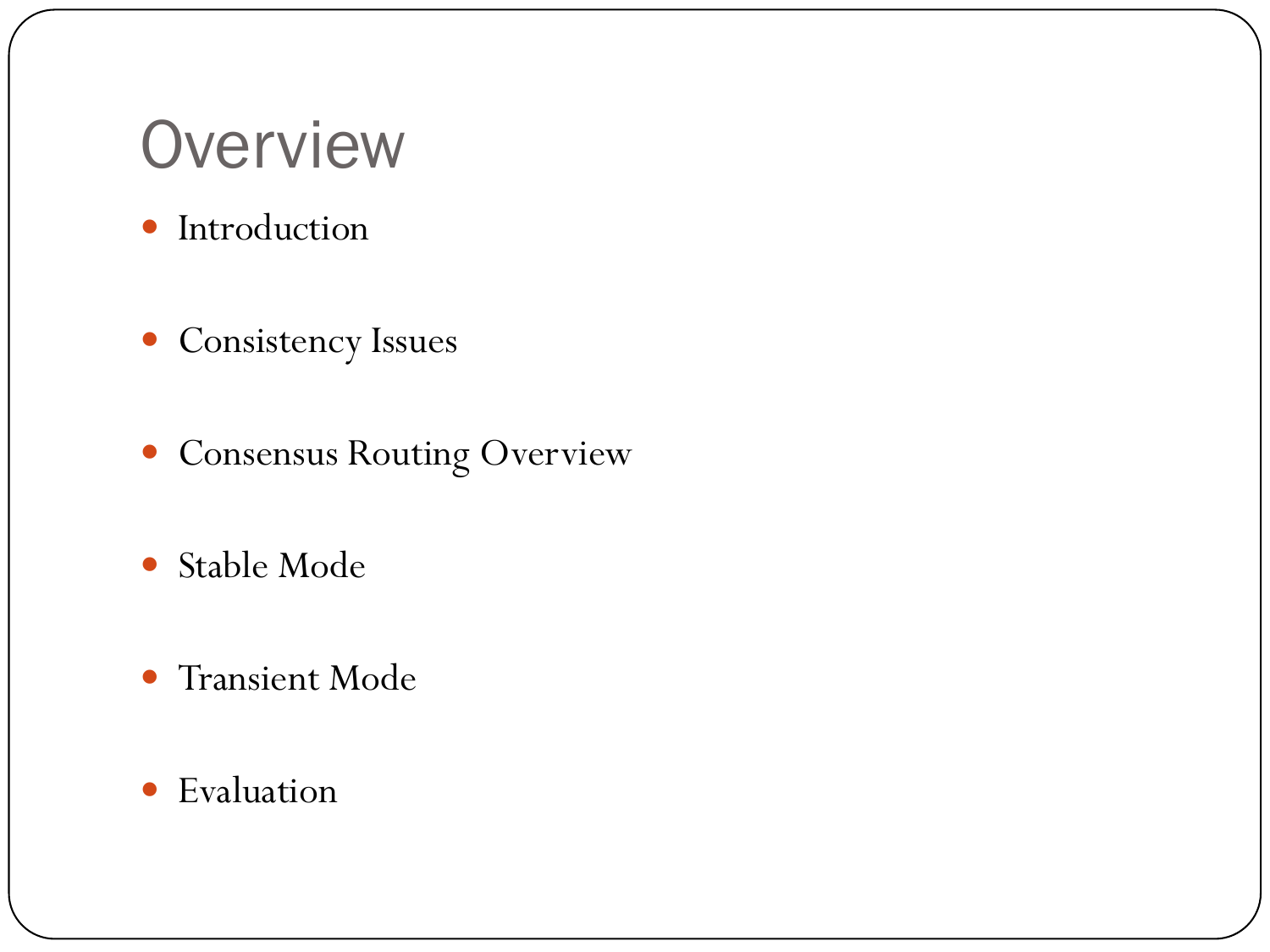### Introduction

- Traditional Routing Protocols(BGP, OSPF, RIP)
	- $\triangleright$  Responsiveness (liveliness) over consistency(safety)
- Eack of consistency is at the root of bigger problems in Internet.
- BGP updates cause 30% packet loss and 90% of this loss is due to transient loops.
- Goal is to design a simple, practical routing protocol that allows general routing policies and achieves high availability.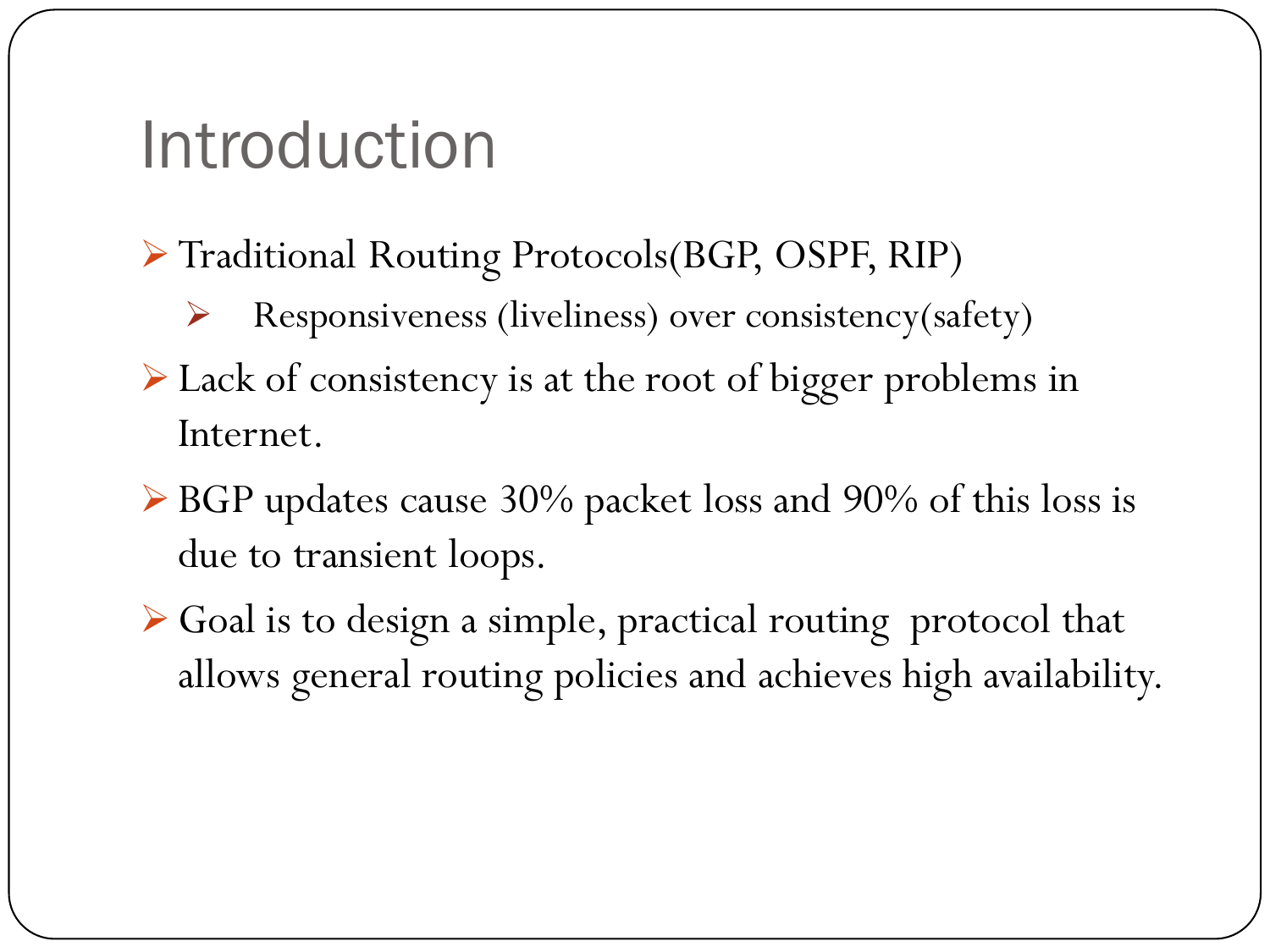# Consistency Issues

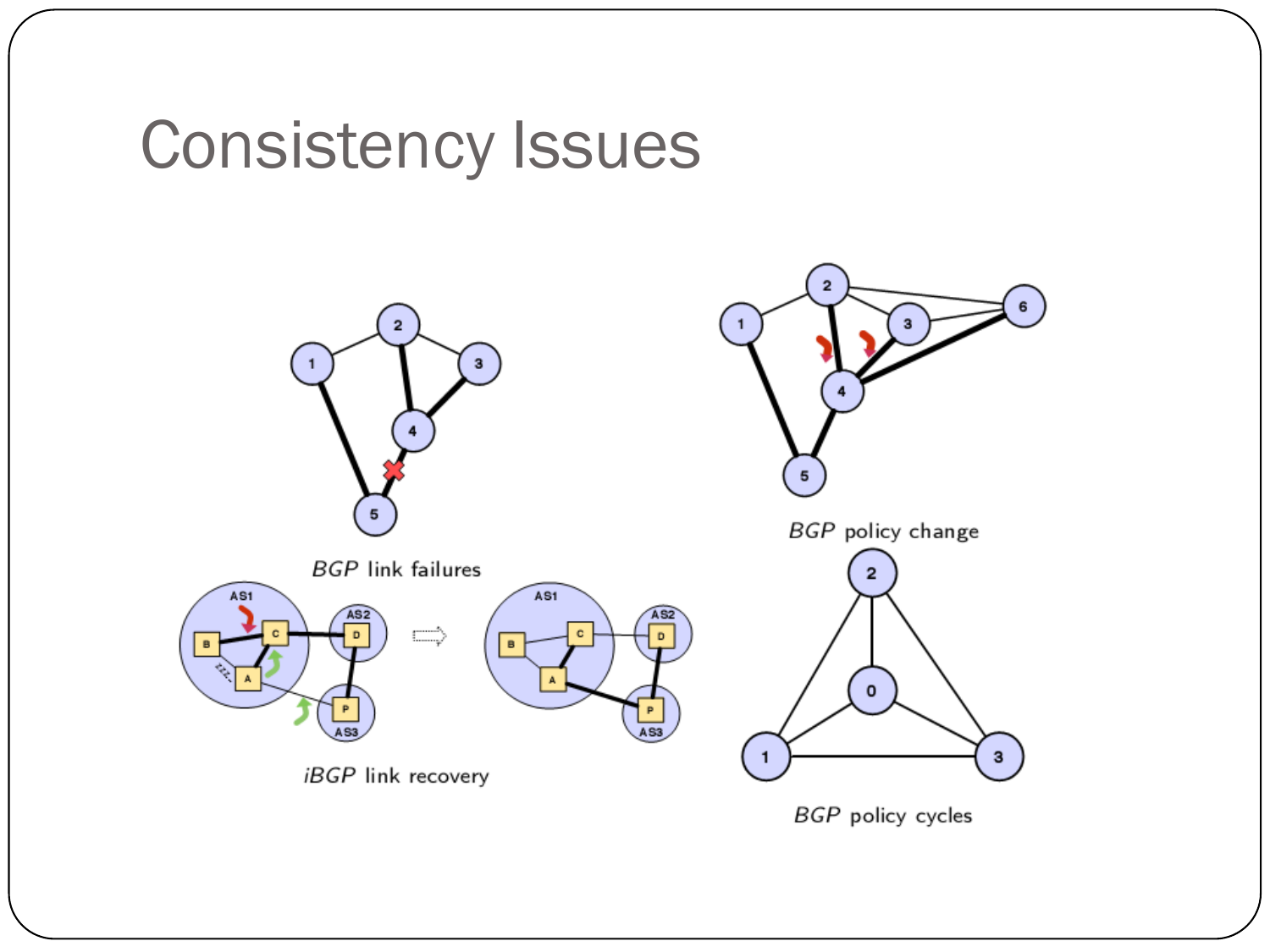# Consensus Routing

- Safety : A router forwards a packet strictly along the path adopted by the upstream routers unless if the adopted route encounters a failed link or router.
- Liveliness : The network reacts quickly to failures or policy changes and ensures high end to end availability.
- Key idea is to cleanly separate safety and liveliness concerns.
- Consistency is achieved using a distributed coordination algorithm among the routers.
- Packets are forwarded using two modes 1) Stable mode that only uses consistent routes and 2) Transient mode that heuristically forwards packets when a stable route is not available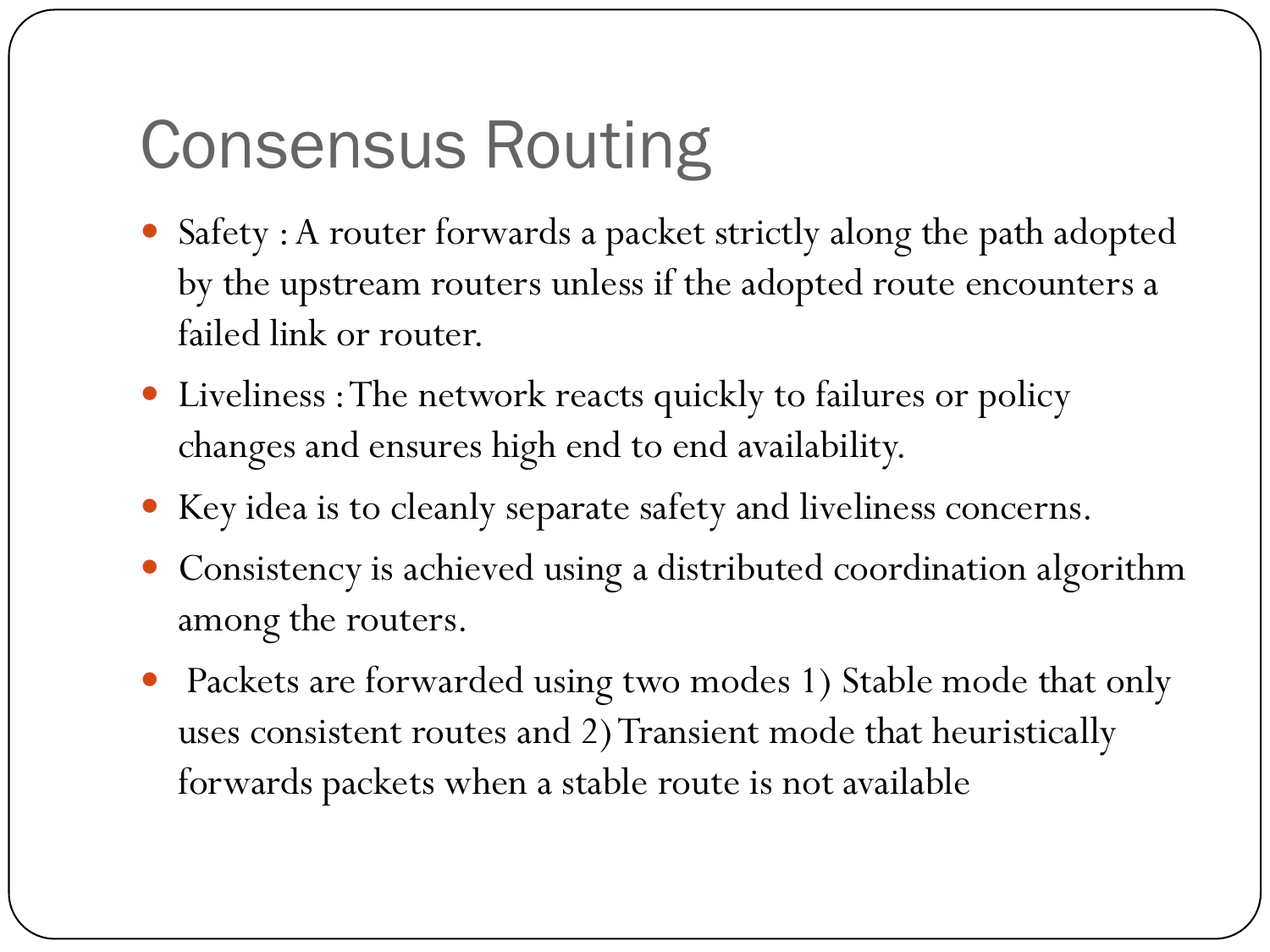# **Stable Mode**

• Update Log (Step-1)

**Router State** 

Routing Information Base (RIB)

History

Stable Forwarding Table (SFT)

Triggers: (AS number, trigger number), when to generate a new trigger

- Link or next-hop router failed
- Local policy change
- A route from neighbor replaced current route.

PROCESS\_UPDATE $(B, r, t)$ :

- 1. Add the update's trigger  $t$  to the local set of incomplete triggers  $I_A$ .
- 2. Process the update as in BGP. Let *old* and *new* be the best route to the prefix before and after the update. We define *next hop* for a route to be the first AS in the route.
- 3. Add the *received update*  $(t, r)$  to the head of the *History* list. Consider the following cases:
	- (a) *old.next\_hop* is not B, and *new.next\_hop* is not B: do nothing since the best route has not changed.
	- (b) *old.next\_hop* is not B, and *new.next\_hop* is B: propagate *new* to neighbors with trigger  $t'$ , where  $t'$  is a newly generated trigger. Add the selected update  $(t', new)$  to the start of History.
	- (c) *old.next\_hop* is  $B$ : propagate *new* to neighbors with unchanged trigger  $t$ . Add the selected update  $(t, new)$  to the start of *History*.
- 4. Remove t from  $I_A$ .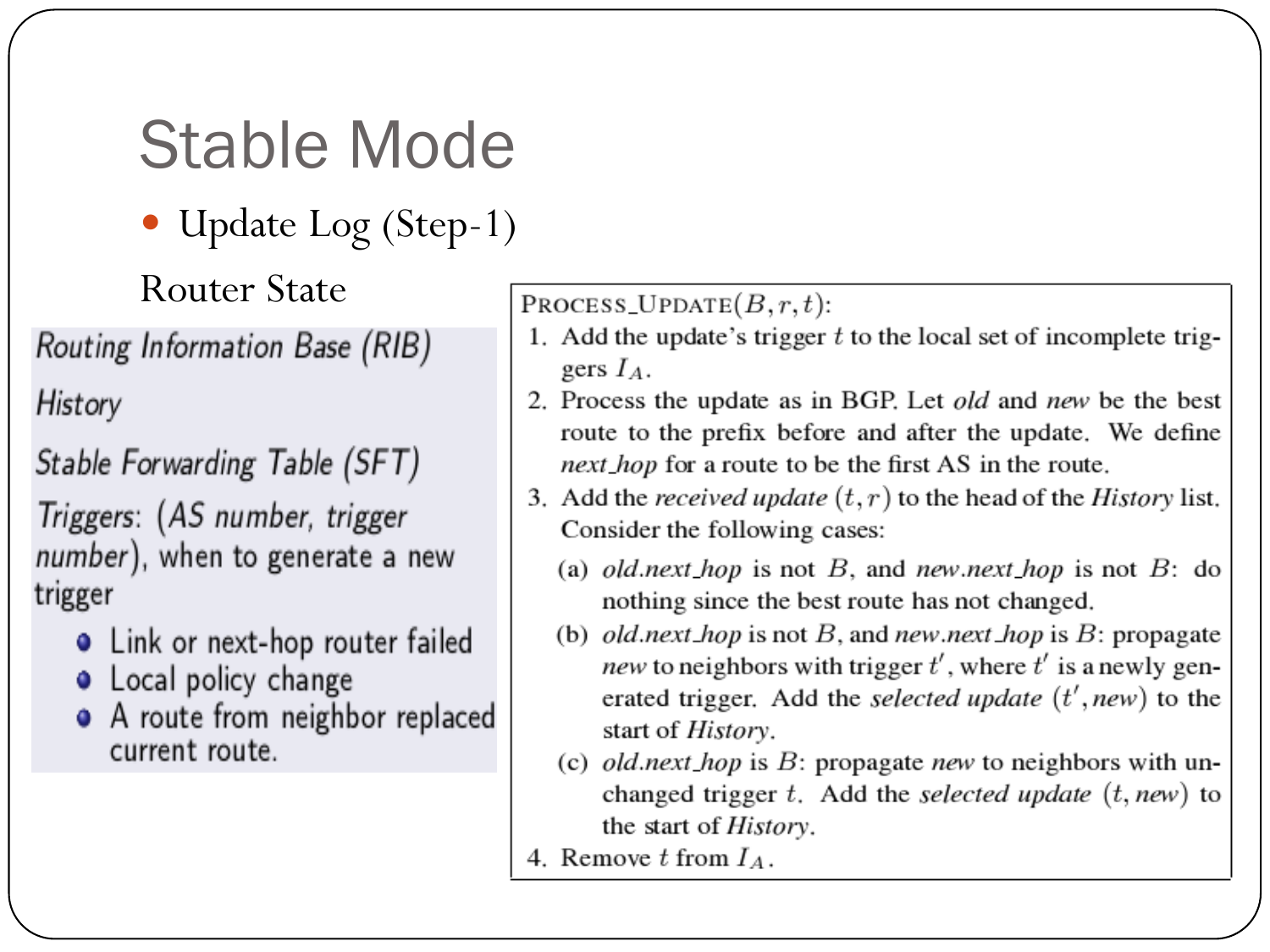• Distributed Snapshot (step-2)

An update can be incomplete at an AS when the snapshot is taken because 1) the update is in  $I_A$  2) AS is waiting for MRAI timer to propagate the update 3) the update is in transit from neighboring AS.

SNAPSHOT:

- 1. Save the sequence of triggers in *History* as  $H_A$ .
- 2. Start logging any triggers received on channels other than the one on which the marker was received.
- 3. Initialize the set of incomplete triggers  $\overline{I}_A$  to  $\epsilon$ . Add the set of triggers in  $I_A$  to  $\overline{I}_A$ ; these triggers correspond to the updates currently being processed.
- 4. Scan the outgoing queues for updates waiting on MRAI timers to expire, and add their triggers to  $I_A$ .
- 5. Send a marker to all neighbors.
- 6. Stop logging triggers on a channel upon receiving a marker on that channel.
- 7. Once the marker has been received on all channels, add logged triggers to  $\overline{I}_A$ . These correspond to updates in transit during the snapshot.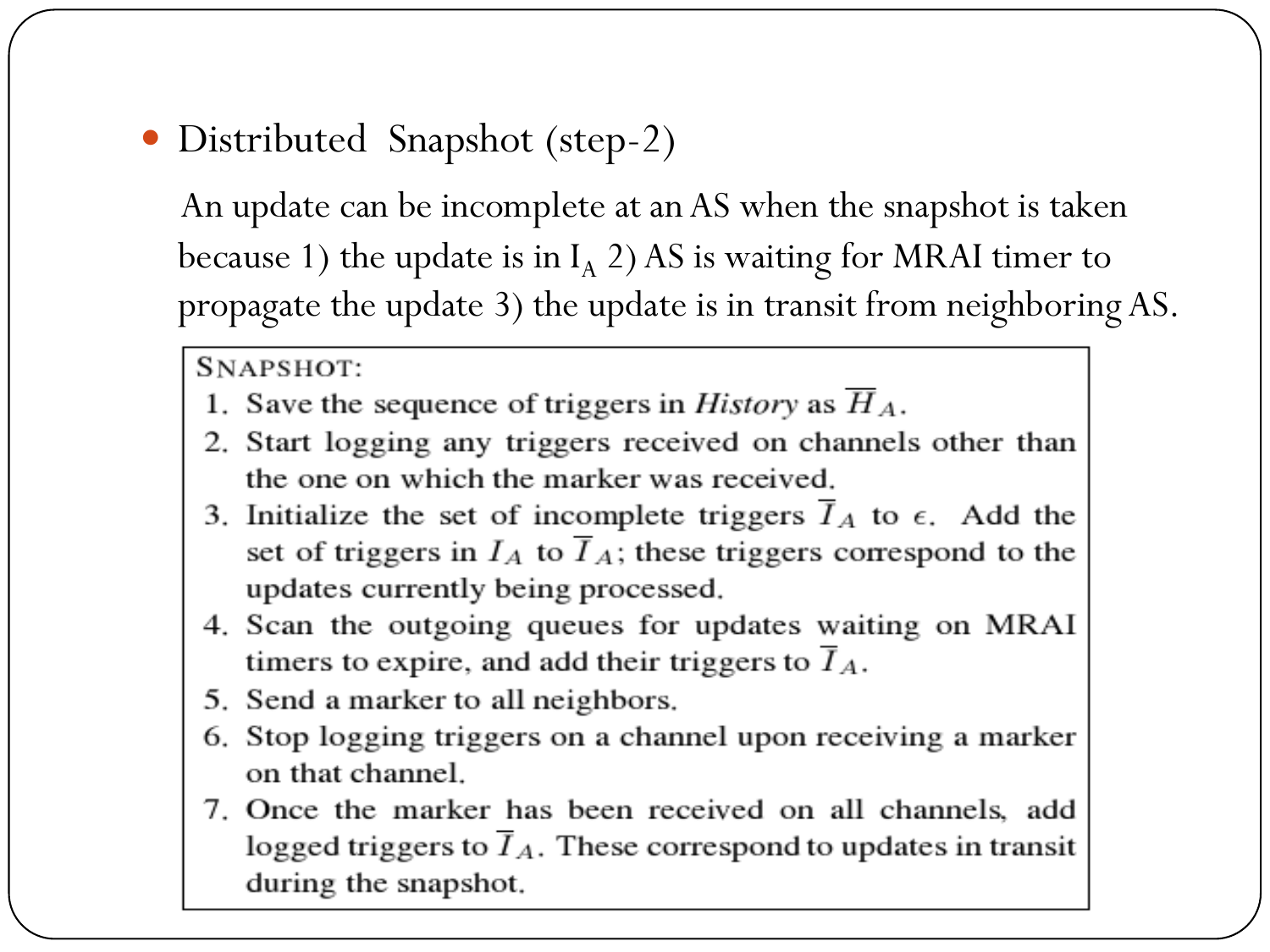- Frontier Computation (Step-3)
- Aggregation : Sending  $H_A$  and  $I_A$  to all consolidators.
- $\triangleright$  Consolidators Tier-1 ASes
- Consensus : All consolidators reach consensus on Set of ASes S and set of incomplete updates I.

```
COMPUTE_INCOMPLETE(S,\overline{I}_A[~],\overline{H}_A[~]):
```

```
1. Initialize I = \bigcup_{A \in S} \overline{I}_A.
```
 $\blacktriangleright$ 

 $\blacktriangleright$ 

- 2. Do until  $I$  reaches a fixed point:
	- (a) For each  $t \in I$ , for each A do:
		- i. if t occurs in  $\overline{H}_A$ , add the first occurrence of t and all subsequent triggers in  $\overline{H}_A$  to  $I$ .
- Flood : The consolidators flood the set of incomplete triggers I and membership set S to all ASes.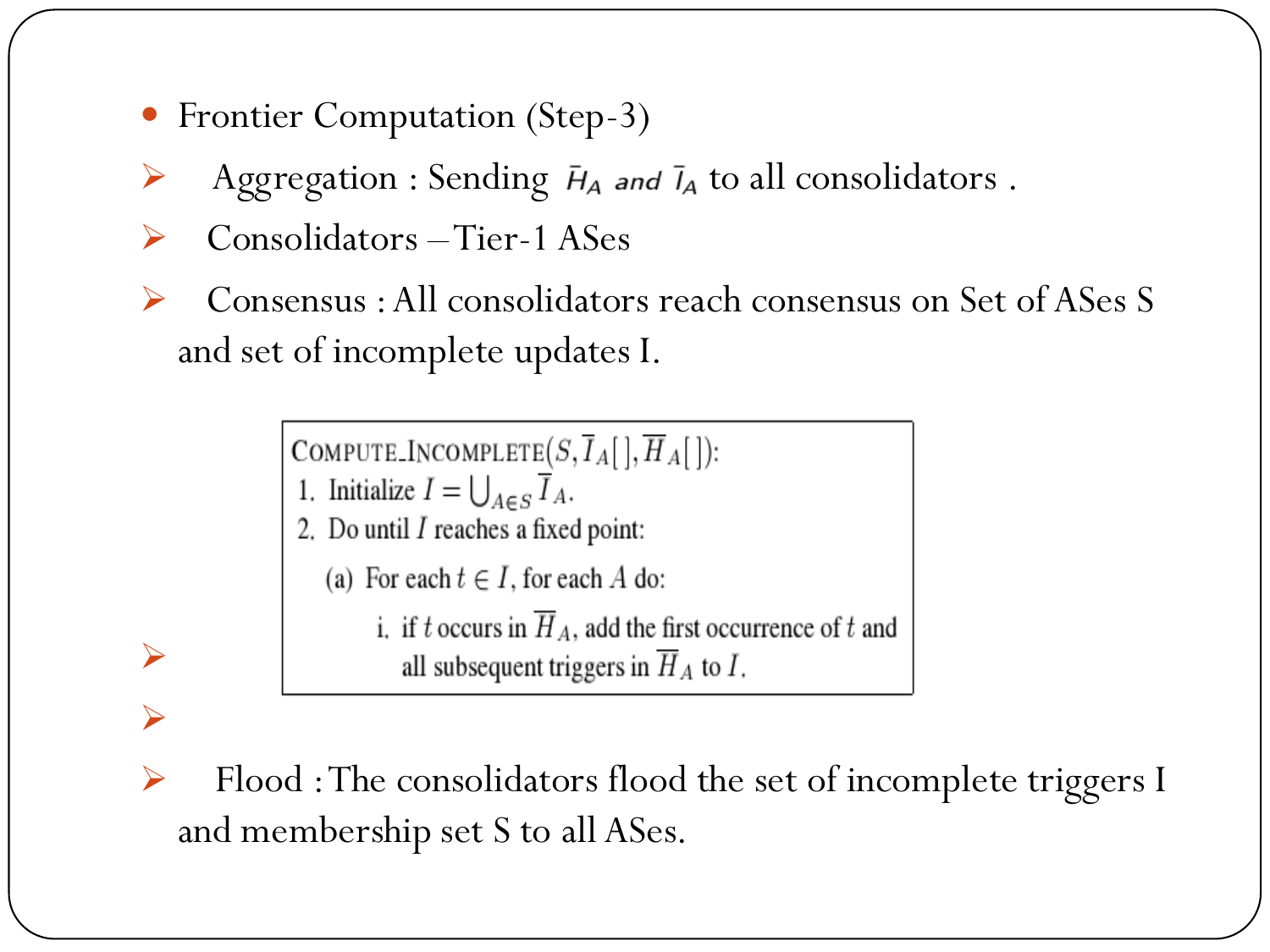Building Forward Table (Step-4)

BUILD\_SFT $(I, S)$ :

- 1. Copy the current SFT to be its previous SFT.
- 2. For each destination prefix  $p$ :
	- (a) Find the latest selected update  $u = (t, r)$  in p's History such that  $t$  is complete, i.e., neither  $t$  nor any preceding trigger is in  $I$ .
	- (b) Adopt  $r$  as the route to  $p$  in the new SFT.
	- (c) Drop all records before u from  $p$ 's *History*.
- View Change

Maintains  $K^{th}$  and  $(K+1)^{th}$  SFT in epoch  $K+1$ .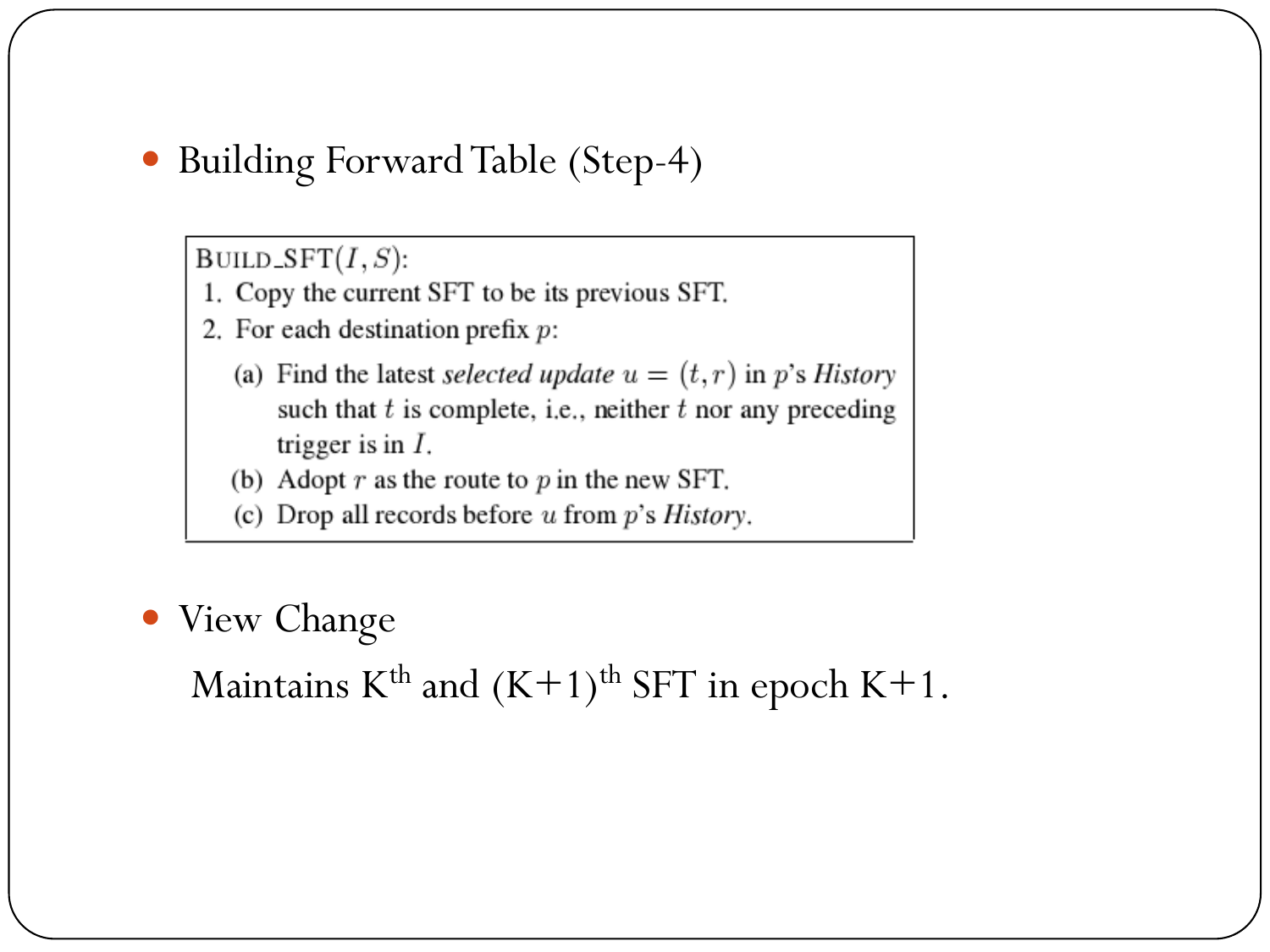#### Multiple Routers in an AS

 $\triangleright$  One or more routers act as local consolidators.

### ▶ Protocol Robustness

- $\triangleright$  AS fails to send its snapshot in time : It will not be used for forwarding traffic in the next epoch.
- Consolidator fails : Distributed Consensus algorithm ensures consistent view.
- Recovery : Recovered AS will exchange paths with neighbors, compute SFT and participate at the end of the epoch.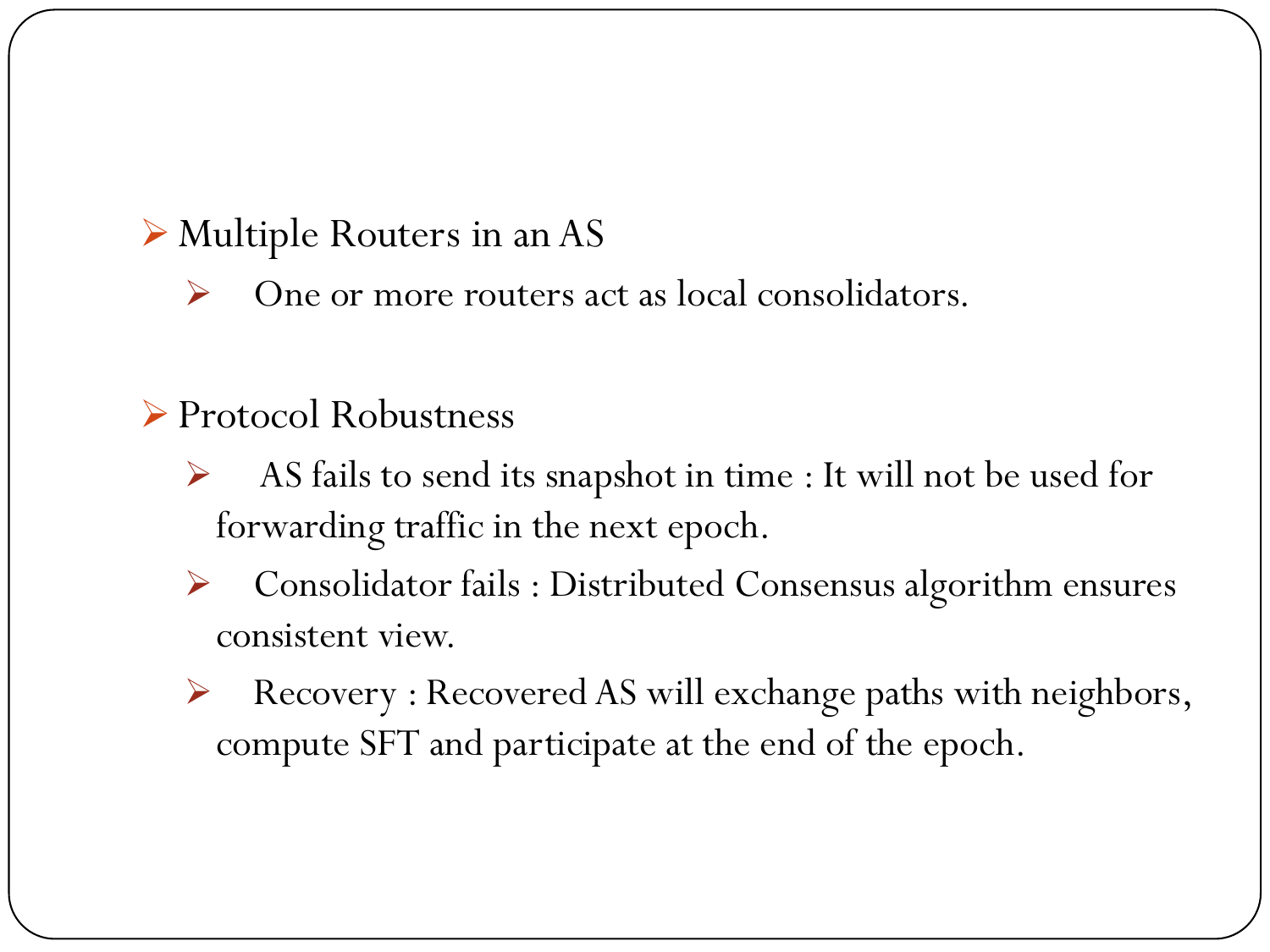### Transient Mode

- Packet forwarding mode when stable route is not available at a router.
	- Routing Deflections
	- Detour Routing
	- > Backup routes

Implementation issues?

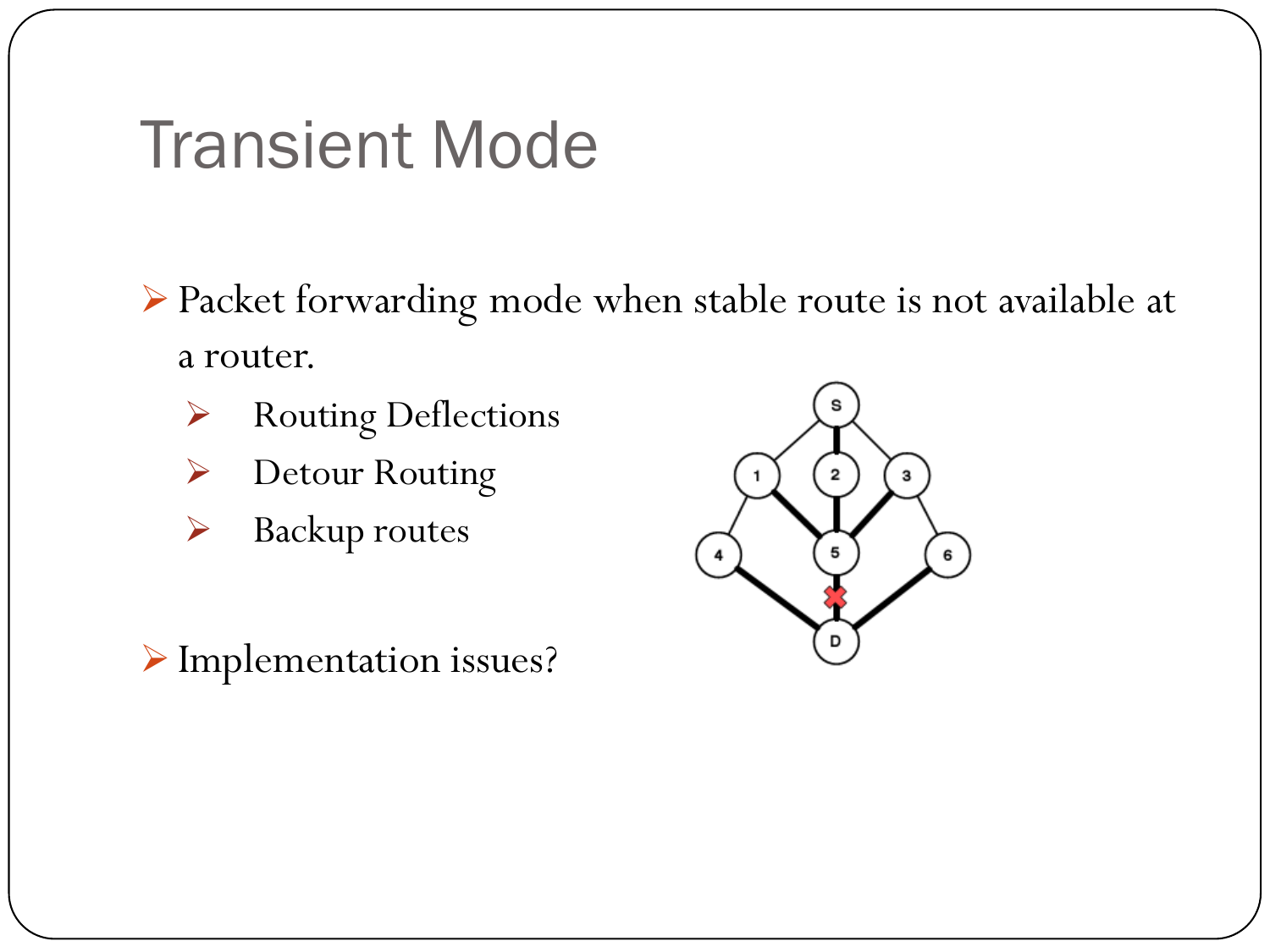# Evaluation

- Routing protocols effectiveness is studied in three cases : 1) Link failures
	- 2) Traffic engineering accomplished by announcing and withdrawing sub-prefixes.
	- 3) Traffic engineering accomplished by AS path prepending.
- Consensus routing added about 8% in update processing overhead and about 11% additional lines of code to the BGP implementation.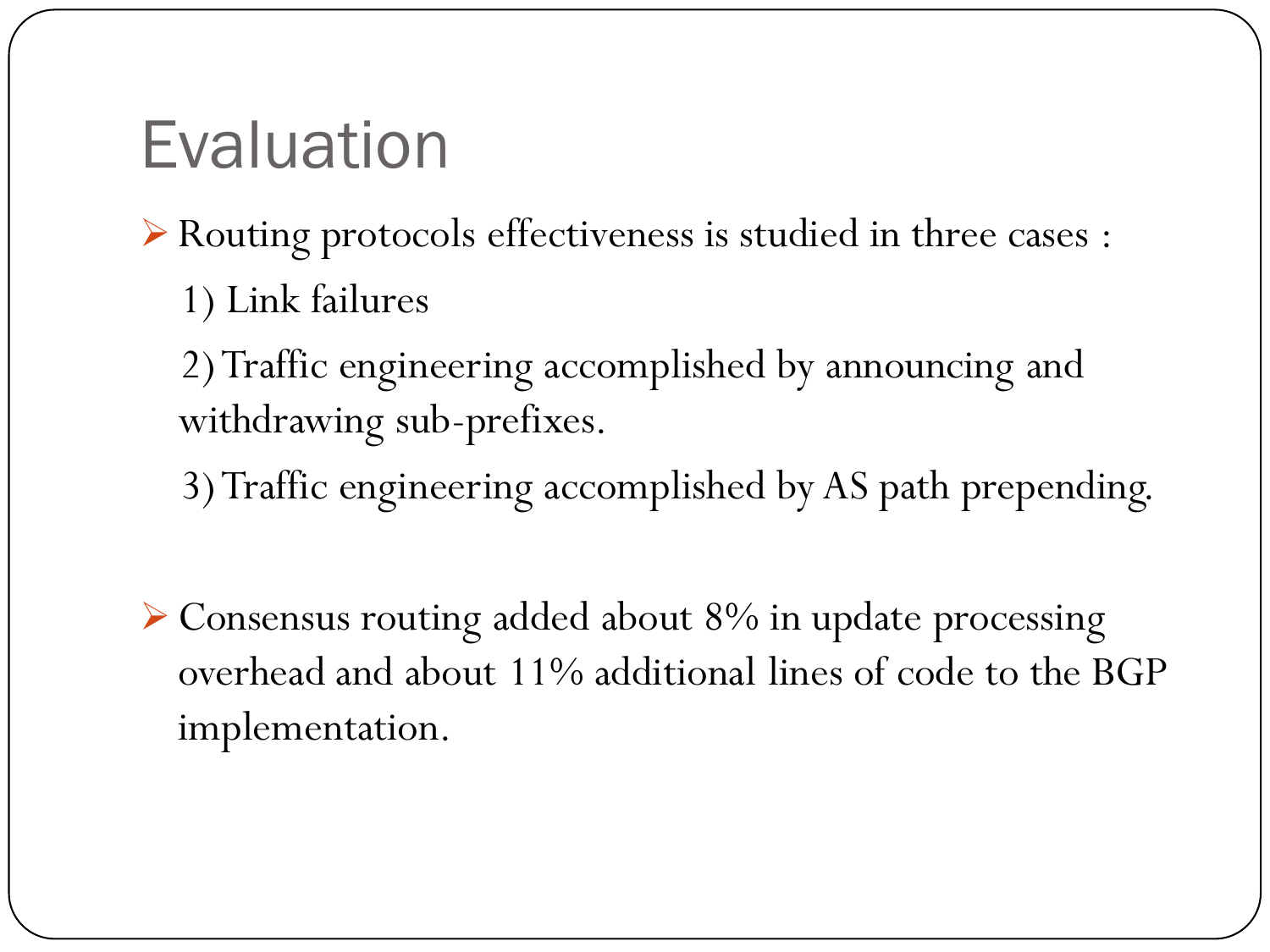

Figure 6: Loops and disconnectivity in BGP following a failure.







Figure 7: Disconnectivity in consensus routing following a failure.



Figure 9: Path prepending causes intra-domain loops in BGP, leading to disconnectivity.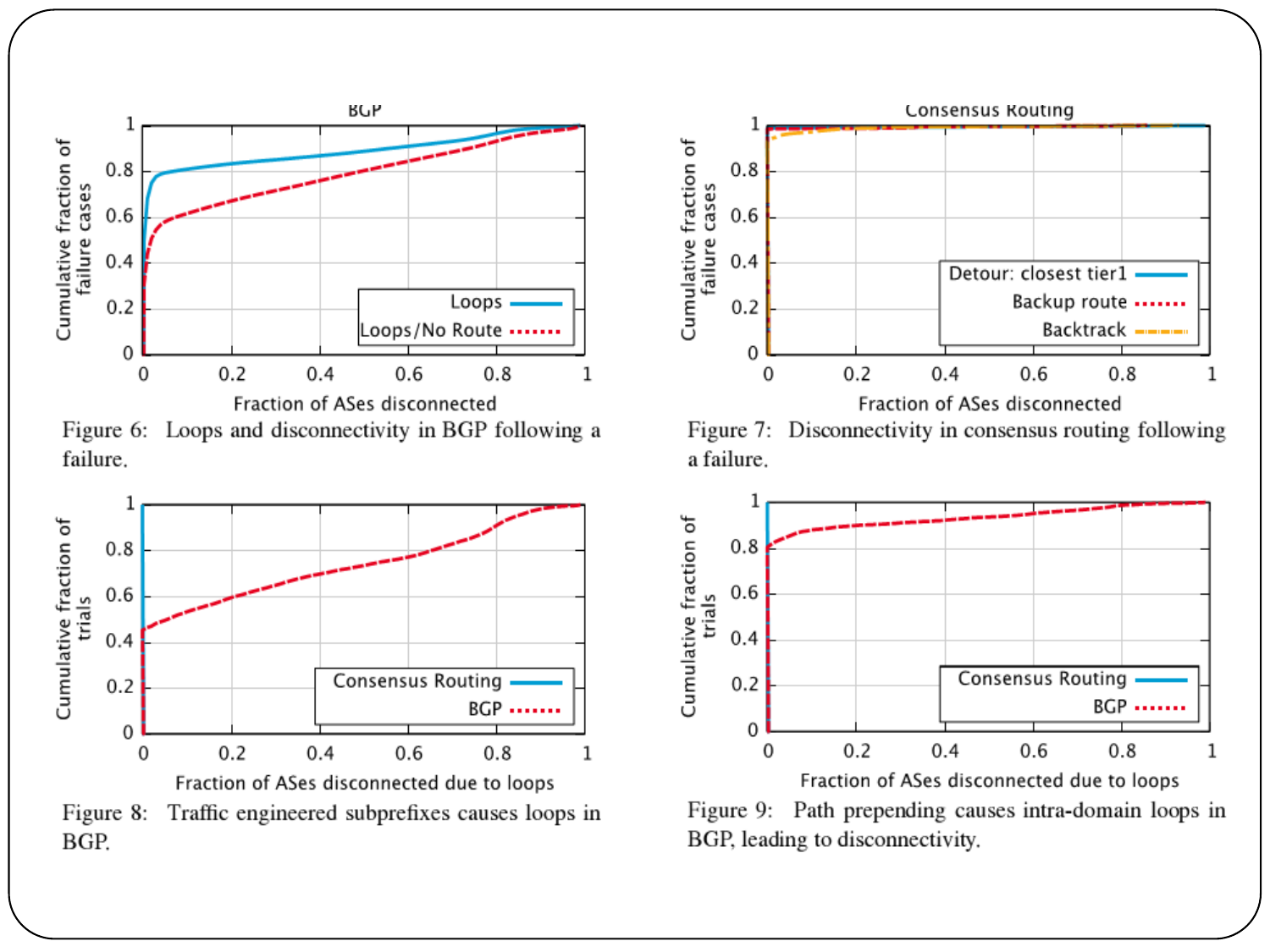## Overhead of Consensus routing

Volume of Control Traffic



Figure 10: Control traffic required by consensus routing.

Cost of Consensus

| Number of | Time when first   | Time when last    |
|-----------|-------------------|-------------------|
| nodes     | node learns value | node learns value |
|           | 434 ms            | $490 \text{ ms}$  |
| 18        | $485$ ms          | $1355$ ms         |
|           | $590$ ms          | $1723$ ms         |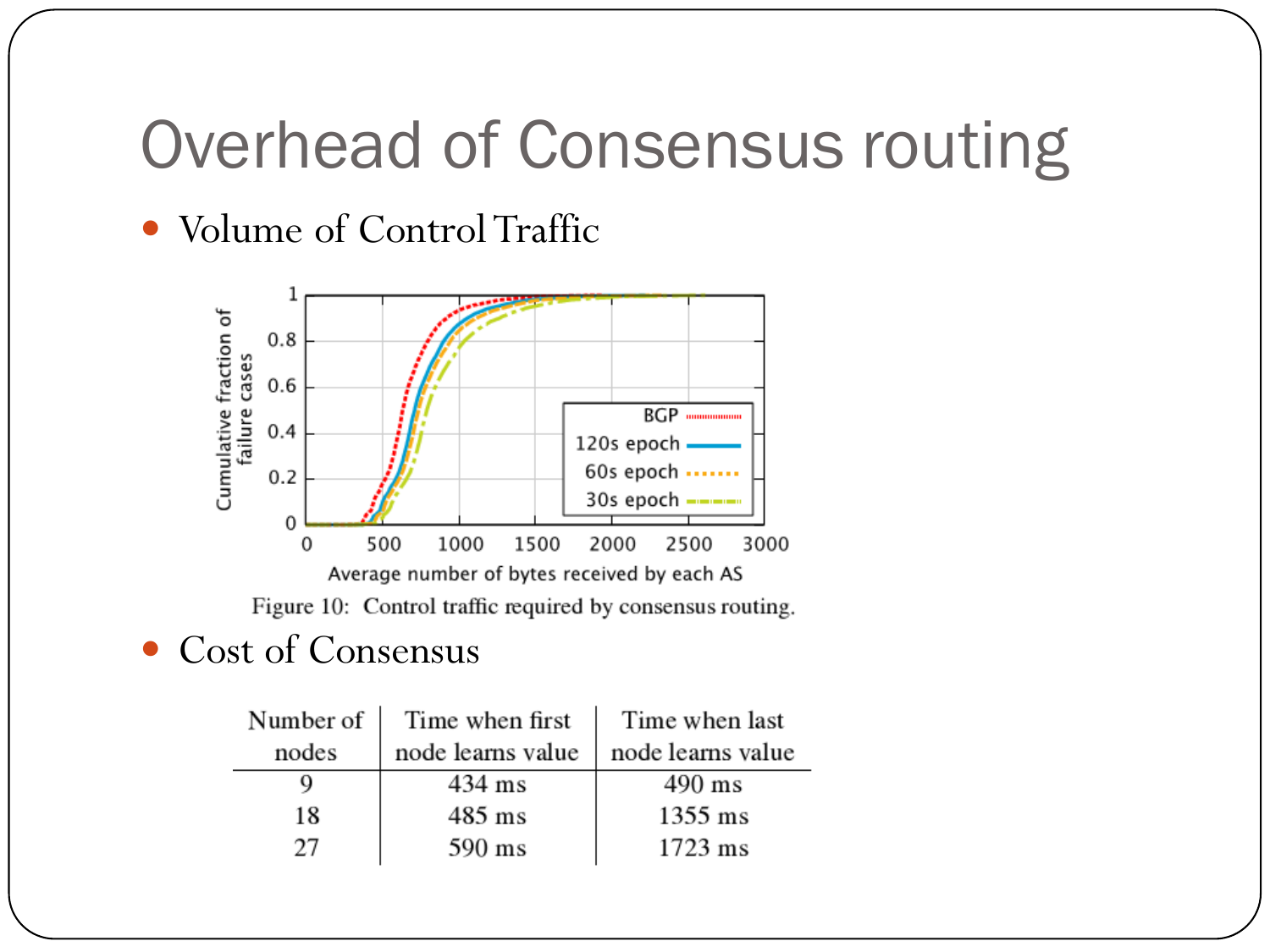### • Path Dilation Response Time



Average path dilation (number of AS hops) Figure 11: Path dilation incurred by interdomain transient mode options.



Average delay between receiving and using a path Figure 12: Delay incurred by consensus routing between receiving and using a path.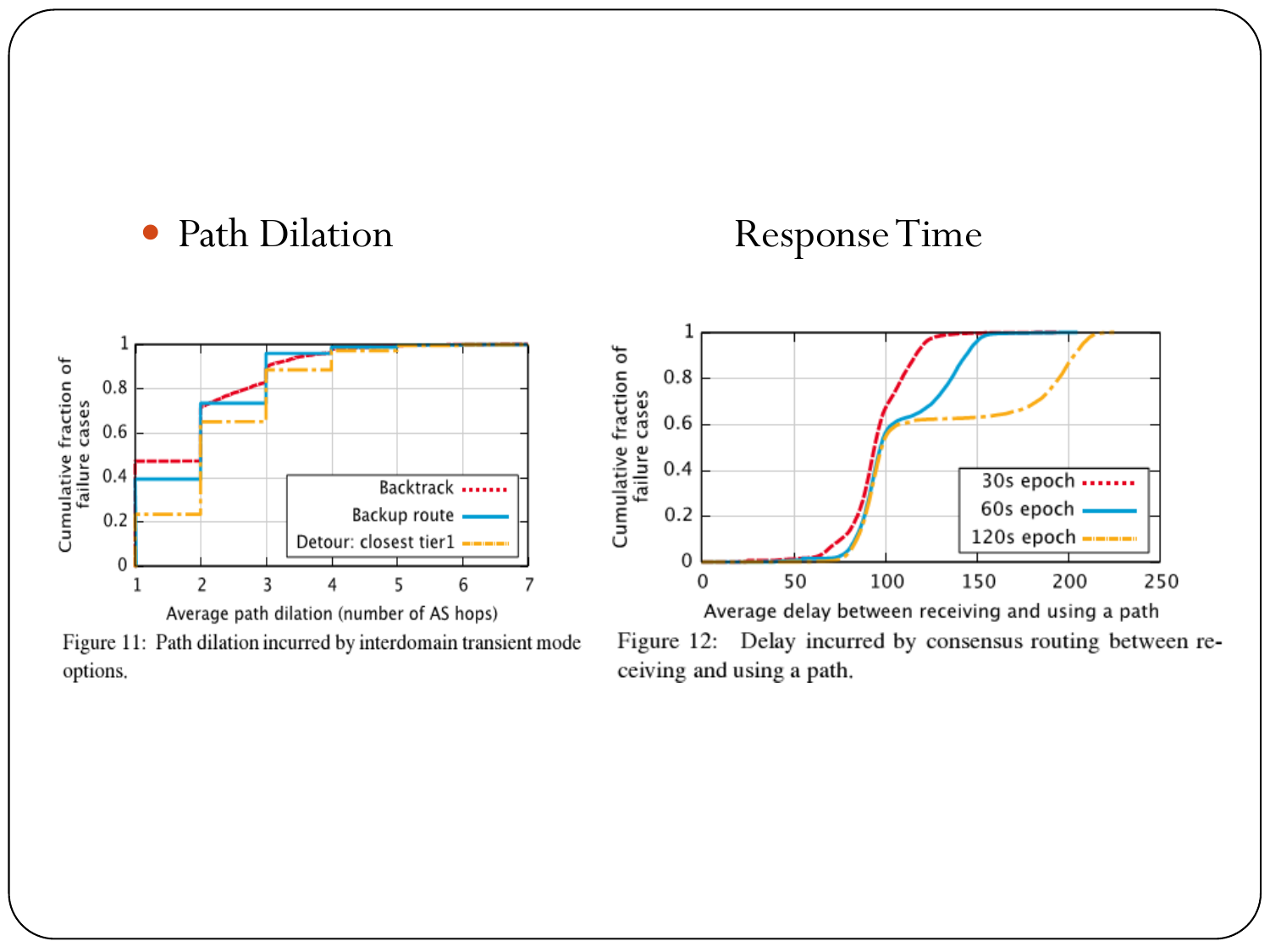## **Discussion**

Scalability of this approach?

Handling Malicious AS to achieve consensus?

 Highly dynamic network topology – where links change rapidly between time of SFT and time of snapshot?